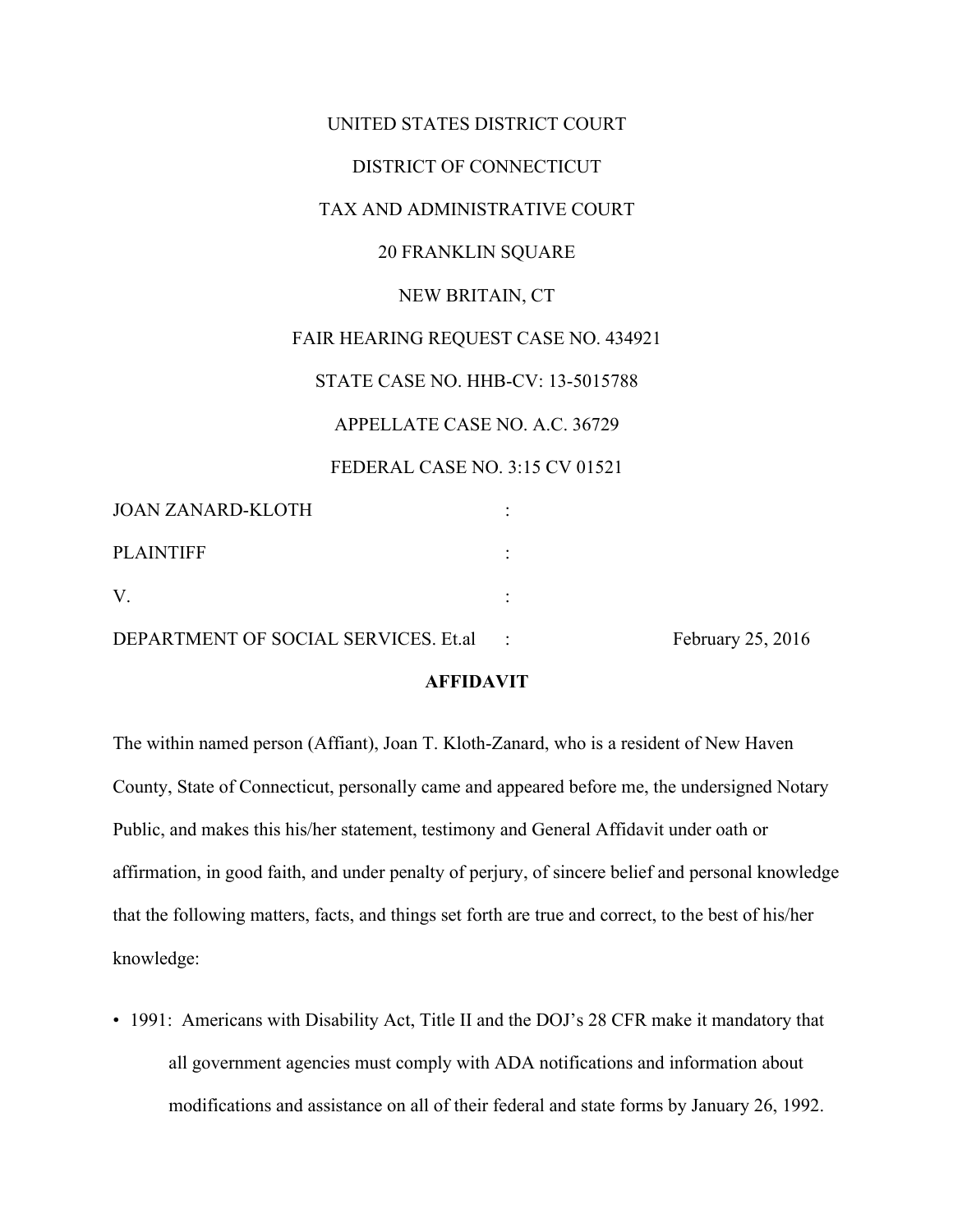- January 1992: Plaintiff begun to go to college to finish her degree in Exercise Science and Assistant Physical Therapist and to be combined with Massage Therapy degree and dance training.
- May 1992: Plaintiff receives first certification in Exercise Science but is still in school for Assistant Physical Therapist.
- May 15, 1993: Plaintiff becomes pregnant with her daughter.
- July 1993: Plaintiff is attacked by her daughter's father at the Bronx Zoo and his eldest son has to get his father to back off of her.
- August 1993: Plaintiff is attacked for a second time by her daughter's father. She realizes that she will probably be a single mother and needs a better way of supporting herself than just as an Assistant Physical Therapist/massage therapist with Exercise science. She begins to apply to colleges to get a BS in Physical Therapy.
- October 1993: Plaintiff's is physically attacked and strangled at 5 months pregnant by her daughter's father. Father arrested but his parents bail him out. Two weeks later he goes after his parents with a knife. He is arrested and institutionalized at Bergen Pines Hospital for Substance abuse. This is the  $3<sup>rd</sup>$  time he has physically attacked her.
- January 1994: Courts issue a permanent restraining order to protect Plaintiff from daughter's father. Cannot place restraining order on unborn child.
- February 22, 1994: Daughter is born and a permanent restraining order is placed to protect plaintiff's daughter.
- April 1994: Plaintiff and her 2-month old baby become homeless.
- On or about June of 1994: Plaintiff is accepted into college at Sacred Heart University in Fairfield, CT to complete her education in Physical Therapy to begin in January 1995.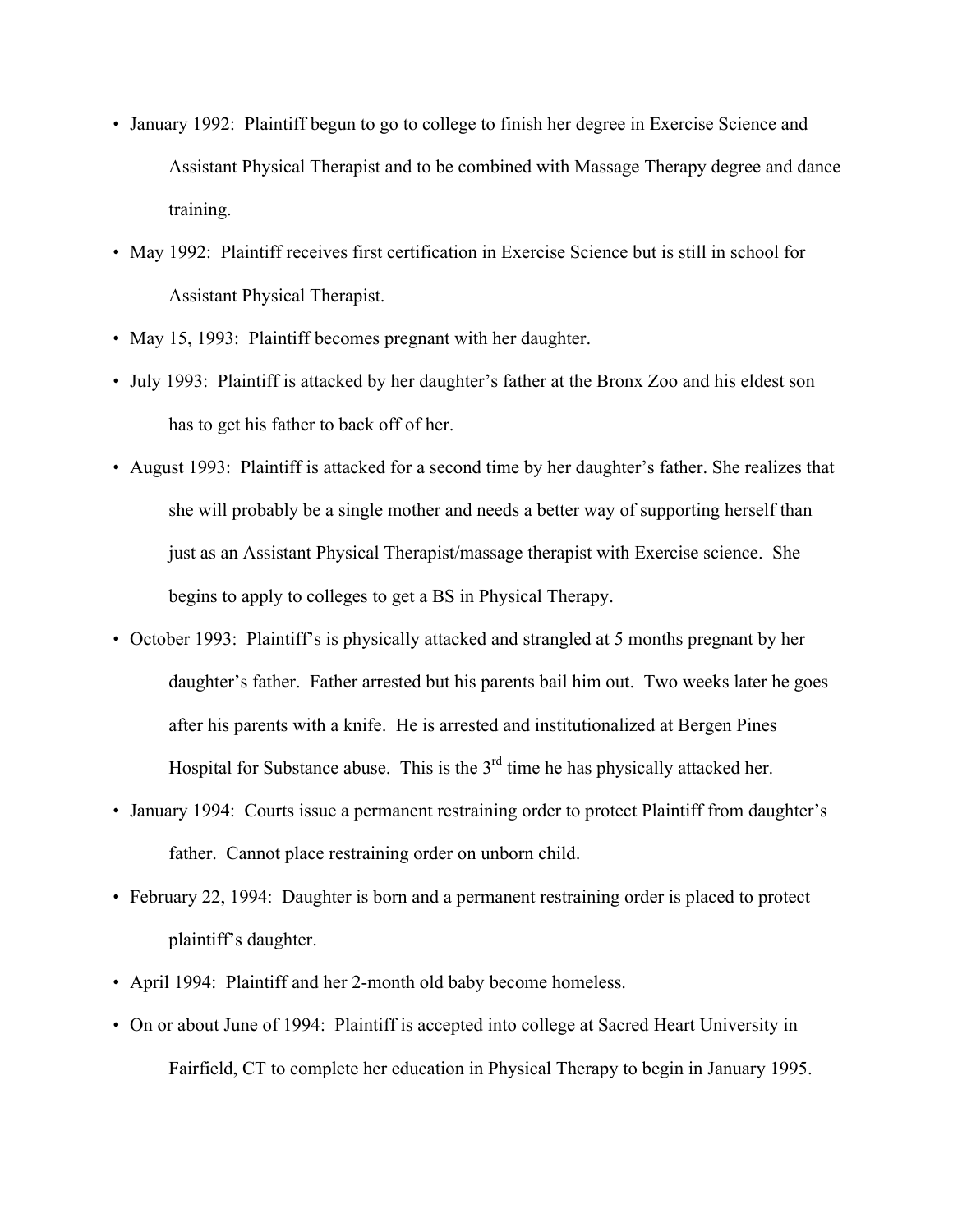- January 15, 1995: Plaintiff moves to CT, a homeless, single mother and victim of DV with an 11-month old child. She came to CT to finish the last 12/18 months of her education in physical therapy so she could be self-sufficient.
- On or about January 15, 1995, Plaintiff applies for food stamps and energy assistance with DSS. Plaintiff provides DSS with the restraining order against her daughter's father, her Section 8 Housing Voucher and other information of the duress she is under. This should have been a red flag for DSS that the plaintiff surely had hidden stressors and disabilities related to Domestic Violence abuse. Application forms (per evidence supplied by the Defendant) does NOT have the ADA mandatory government requirements under Title II of the ADA and 28 CFR section 35. Violation of Federal Codes and Laws: See Raymond v. Rowland.
	- a) January 20, 1995: Landlord refused to sign Plaintiff's Section 8 lease. Plaintiff and her daughter are being forced homeless again. DSS and her School, Sacred Heart University, tell her to put school off until September 1995 so she can get the housing situation resolved. Under the Welfare Reform Act of 1994/95, Welfare Recipients had to be enrolled in school by July 1995. Plaintiff was enrolled in January 1995, but told to put it off by DSS who failed to inform her that she might not be able to go to school unless she was re-enrolled before July 1995. Furthermore, under the Family Violence Act, Welfare recipients are not held to the same set of time constraints related to attending school, of Family Violence Laws by Sandra Norman-Eady, October 2, 2009, 2009-R-0349 An Act Concerning Welfare Reform and The Expenditures Of The Department of Social Services (PA 97-2, June 18 Special Session) The act exempts Temporary Family Assistance applicants and recipients who are victims of family violence from job training,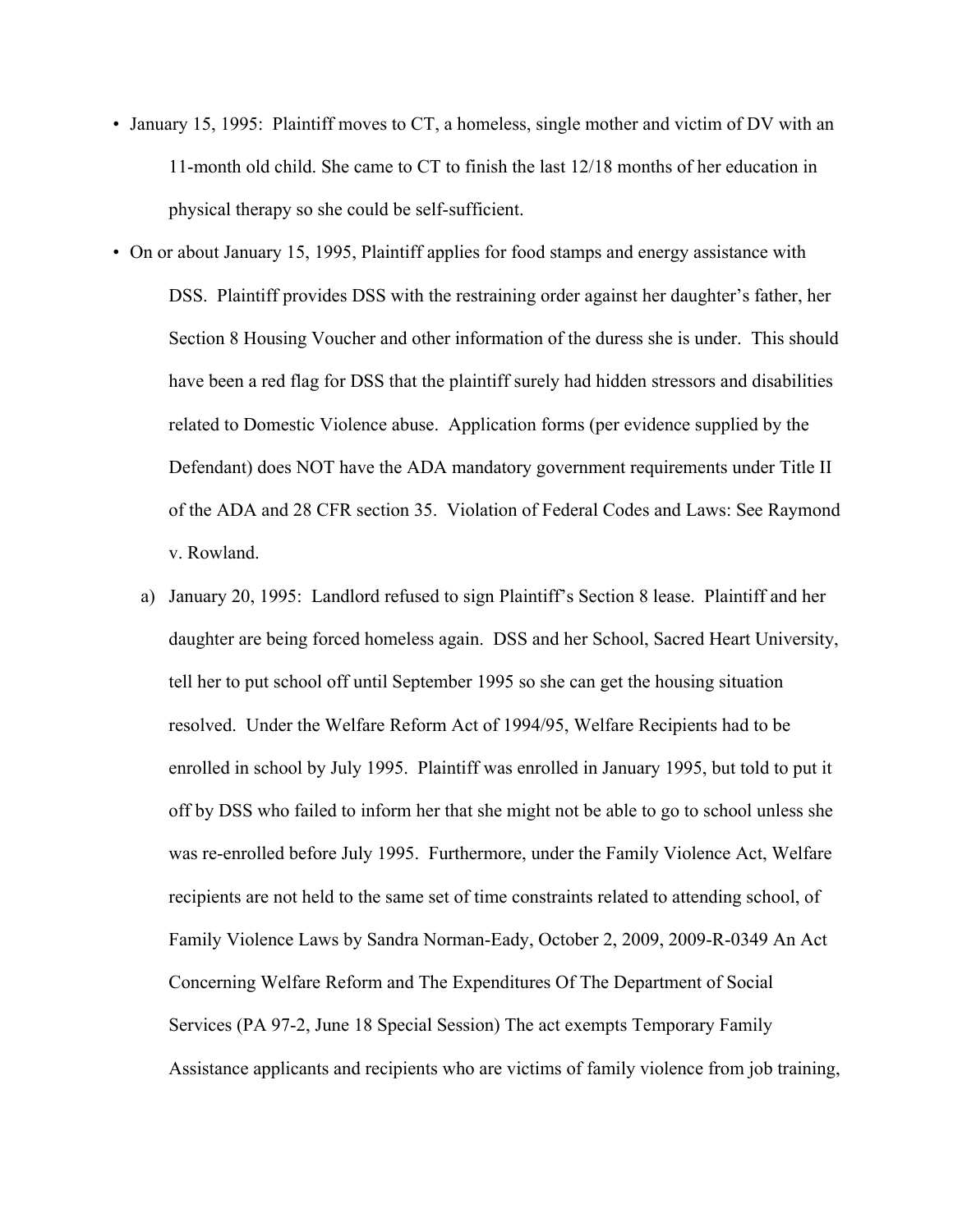work placement assistance, subsidized and unsubsidized employment, and child support enforcement requirements. It defines a domestic violence victim as someone who has been battered or subjected to extreme cruelty by (1) physical acts that resulted in, or threatened to result in, physical injury; (2) sexual abuse; (3) sexual activity involving a child in the home; (4) being forced to participate in sexual acts; (5) mental abuse; or (6) neglect or medical care deprivation. Furthermore, under the *104th Congress (1995- 1996) H.R.3734.ENR, 7(iii) waive, pursuant to a determination of good cause, other* 

*program requirements such as time limits (for so long as necessary) for individuals receiving assistance, residency requirements, child support cooperation requirements, and family cap provisions, in cases where compliance with such requirements would make it more difficult for individuals receiving assistance under this part to escape domestic violence or unfairly penalize such individuals who are or have been victimized by such violence, or individuals who are at risk of further domestic violence.*

- On or about January 25, 1995: Plaintiff is forced to divulge her attackers name and contact information despite permanent restraining orders to the contrary. She also must now sign up for Medical insurance temporarily until she can begin school again in September 1995.
- May 1995: Plaintiff goes to housing court and wins her case. Judge tells the Landlord they must sign the section 8 lease.
- August 1995: Plaintiff has re-enrolled in school and is ready to start when Department of Social Services denies her the right to her education that they specifically told her to put on hold until September 1995. She is told that if she attends, she will loose her housing, food stamps and energy assistance. Plaintiff attempts to fight this but is not legally savvy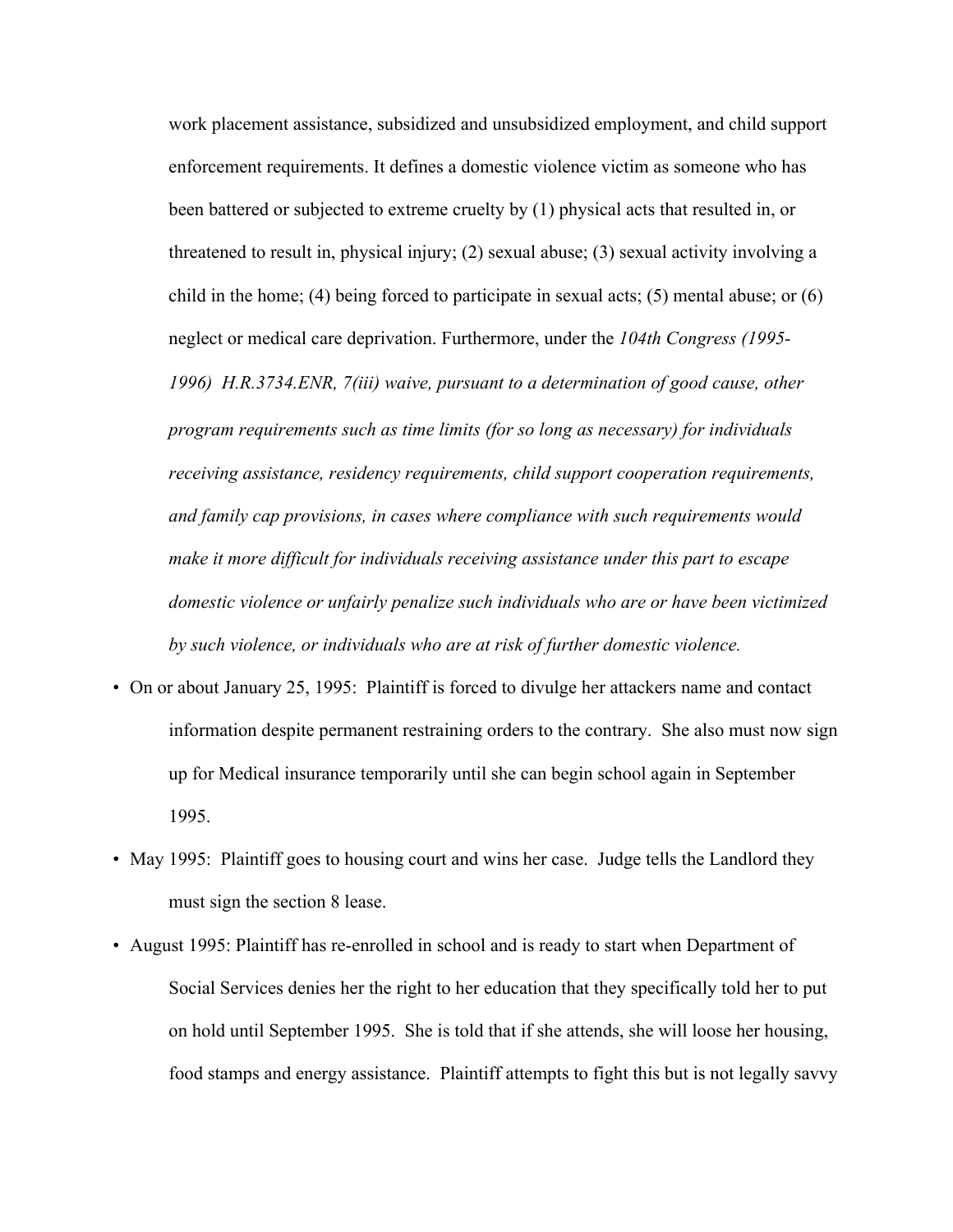and does NOT know there are laws in place to protect her under the Family Violence Act and ADA acts for hidden disabilities as well as the 104th Congress (1995- 1996) H.R.3734.ENR, 7(iii).

- Spring of 1996: DSS tries to harass the plaintiff about her housing lawsuit related to another tenant who has been harassing and bullying plaintiff. Not only is this a non-monetary issue, it is also illegal for DSS or anyone to demand information on a lawsuit that is either a Discrimination or Housing complaint. Housing issue is found in plaintiff's favor and she retains her living situation. There is no monetary gain but DSS continues to leave a claim against the Plaintiff and her attorney for this housing case.
- May 7, 1997: A fire burns Plaintiff and her daughter out of their home forcing them homeless again. They finally find a new place but CT's Housing Authority for Section 8 programs says they cannot move to this particular town because it is too nice and that they need to live in the projects. This agency attempts to use false claims of non-compliance with the Section 8 rules to force her to find a new place in the projects. Plaintiff contacts Jerry Benoit at the Federal HUD program. He basically tells CT Section 8 to cut it out and that the point of HUD and Section 8 program is to actually get families out of the poor neighborhoods and into better areas so they can move on and hopefully off of the system with their families. The woman at Section 8 was furious and continued to try to find ways to force Plaintiff out of her Section 8 housing. CT HUD agent repeatedly sent people over to the plaintiff's home with spot inspections to try to find fault with her housing so that they could pull her section 8. Ultimately, the Plaintiff became engaged and off of housing assistance.

• Fall of 1997: Plaintiff continues to be attacked by CT State agencies when she is falsely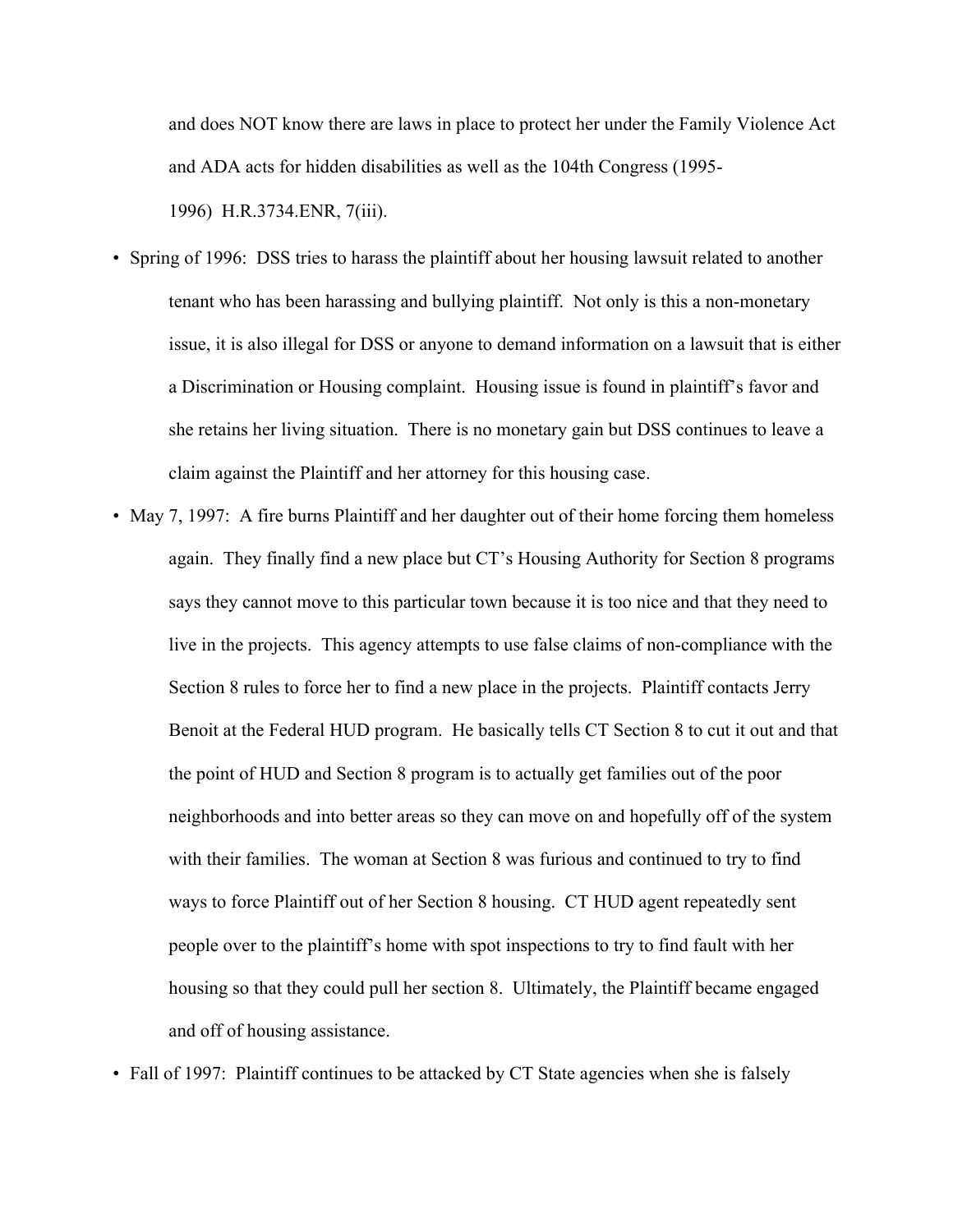accused of neglecting her daughter. The case is thrown out, and dismissed with prejudice. The Judge severely admonishes the Department of Children and Family Services. They are furious. Unbeknown to the Plaintiffs is the fact that, DCF has placed their names on DCF's Abuse and Neglect registry despite no substantiated charges and the case being dismissed. The plaintiffs are also never formally notified in writing of this placement on the Abuse and Neglect registry. It takes another 15 years to find out that they are on this list, despite the fact that the Plaintiff Kloth-Zanard was constantly applying for jobs with the state of CT. By policy and procedure, anyone who pulls a background check and in specific for employment is and was obligated to notify her that she was on this list. The State of CT's various jobs that the Plaintiff applied for to work with families and children never notifies her of this, thus leaving them on this list for 15 years.

- Over the next few years, Plaintiff discovers consistent fraud with many of the dentists on their Medicaid plan. She attempts to bring this to DSS's attention. DSS is not happy with her for bringing this to their attention and disclosing these issues. She is actually scolded on numerous occasions and actually told to stop complaining, as she gets free medical care. The Plaintiff tries to explain that if she's going to get these free services then it is her responsibility to also make sure that the Tax Payers are NOT being charged for services that are never rendered to her family or for unnecessary services rendered to her family as it is the tax payers that are helping to keep her medically covered. DSS does not care and refuses to investigate her complaints. Plaintiff finds out that 8 years after she complained that DSS finally listened to someone else and removed the offending dentists.
- 2006: Plaintiff's daughter is an avid athlete and she is trying to keep her involved in her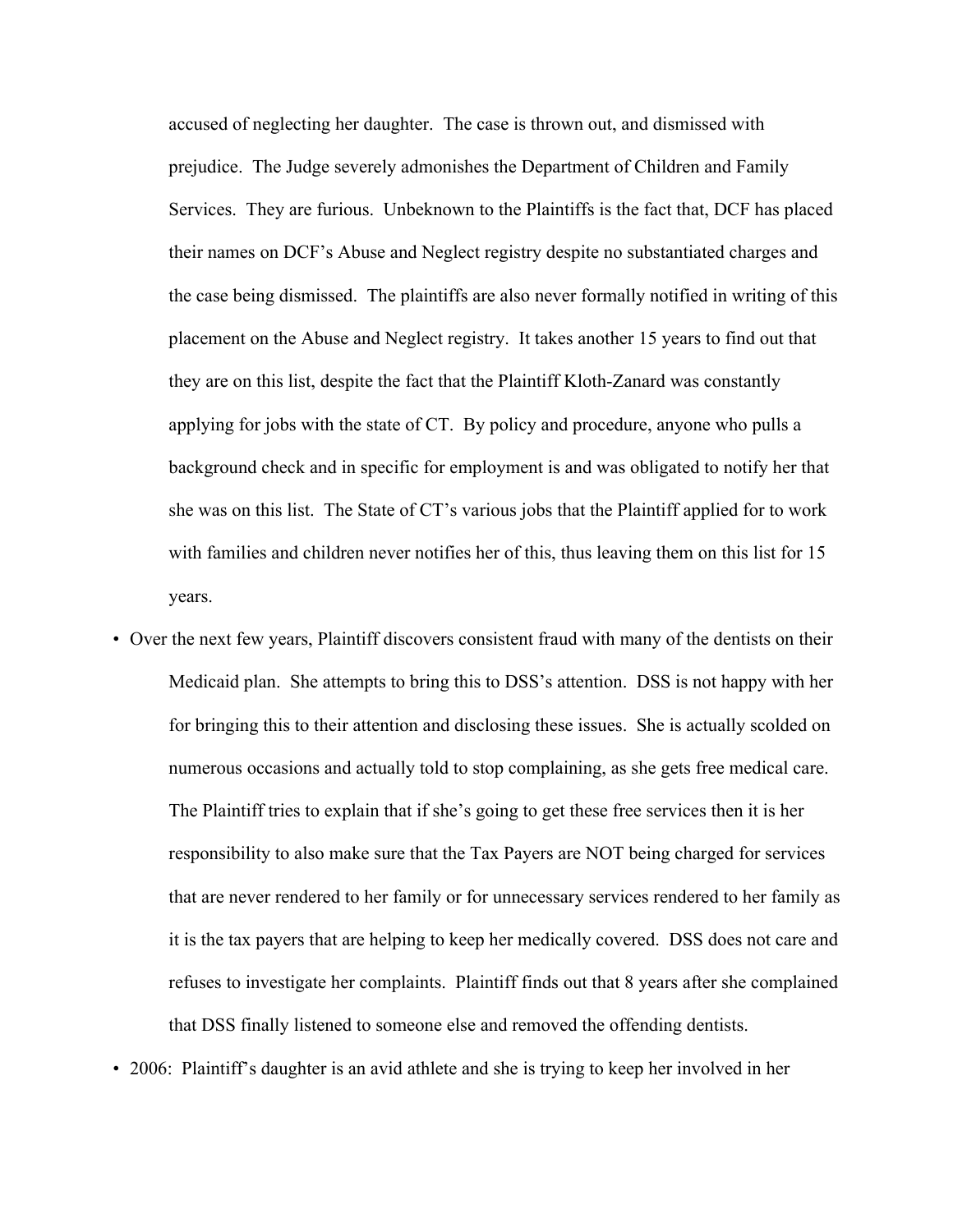outside school sports. An article is published about the plaintiff's daughter's Figure Skating and a nonprofit that people can donate to that will help pay her figure skating expenses. These donations are paid directly to the programs and instructors by the nonprofit on behalf of the plaintiff's daughter. No money donated ever touches the plaintiff's hands. But apparently, someone from DSS is still stalking her and sees this article. DSS decides that the Plaintiffs are hiding money and not reporting all of their income and in particular, donations from the figure skating nonprofit. Not only did the nonprofit only get one \$50 donation, but the money was NEVER directly received by plaintiff but instead paid directly to one of the billers. But DSS was already on roll trying to go after the Plaintiffs for supposed Fraud. They spend two and half years investigating the Plaintiffs.

- Finally in 2008, DSS tried to accuse the Plaintiffs of fraud by claiming that the Plaintiffs had not reported all of their income. Plaintiffs attended an informal fair hearing where it was determined that not only were they not hiding any money, but they never got any extra money, and that the state had double dipped the plaintiff's husband's income. The hearing officer further stated that the DSS casework who had done the investigation was violating the agencies own policies and procedures related to home businesses/selfemployed individuals as to how they must first deduct all of their business expenses before they got to a bottom number to report, just like when filing with the IRS. The case was dismissed in the plaintiff's favor. DSS is furious because this is their  $4<sup>th</sup>$  or  $5<sup>th</sup>$ attempt to destroy the plaintiffs that has failed.
- In Spring/Summer of 2009: Plaintiff ends up in a wheel chair diagnosed with degenerative joint disease, stress, anxiety and PTSD. After 13 years of un-employability and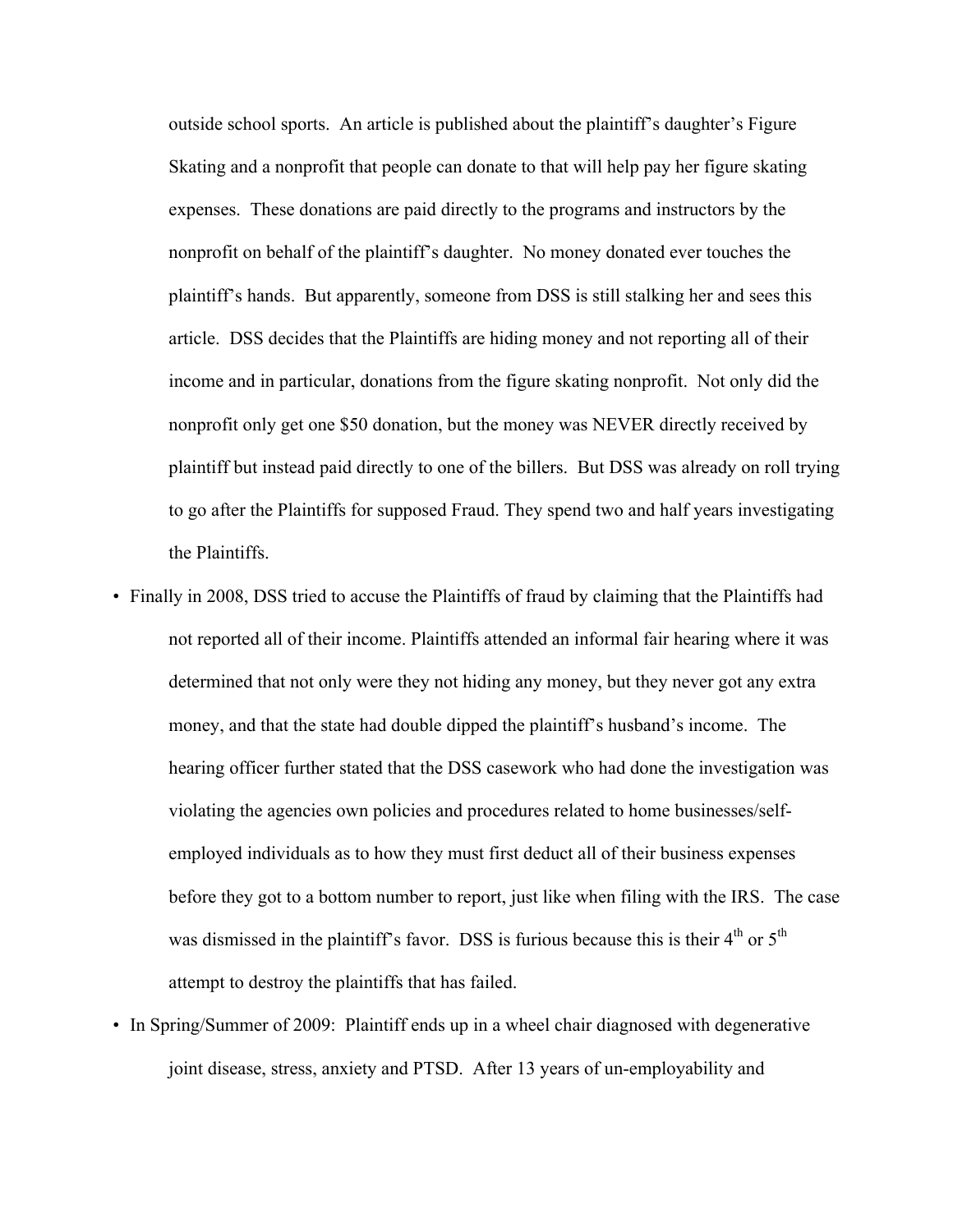harassment by the State and it's agencies, the plaintiff is emotionally destroyed and devastated with several bouts of serious mental crisis from their abuse necessitating permanent mental health intervention.

- Fall of 2010: Disability Hearing is held and the plaintiff becomes formally and legally disabled with Degenerative Joint Disease, Stress, Anxiety and PTSD.
- Fall of 2011: DSS claims that Plaintiff received cash assistance from 1995-1998. They are using a "reconstructed" spreadsheet to claim Plaintiff got somewhere between \$22,000- \$25,000 in cash assistance. DSS admits that this spreadsheet is reconstructed and they do not know from what, by who, when or where. Plaintiff contests the state's claims and their spreadsheet.
- February 2, 2012, Plaintiff receives letter that an open-ended lien will be placed on her home.
- February 7, 2012: Plaintiff files for a Fair hearing and sends her first letter contesting the lien and the "reconstructed" spreadsheet. She also demands through FOIA a copy of all of her records dating back to 1995.
- February November 2012: Plaintiff repeatedly requests assistance, accommodations and modifications for her ADA issues. She repeatedly explains to DSS that she is legally disabled with hidden disabilities of stress, anxiety and PTSD. She is refused any modification or advocacy.
- February November 2012: Plaintiff tries to obtain pro-bono legal assistance through State Wide Legal Services but is told that the Governor has barred them from helping anyone who is fighting a lien upon them by the state for assistance.
- February November 2012: Plaintiff writes to numerous agencies for assistance including but not limited to Senators, Congressman, ACLU, ADA, and victims advocates.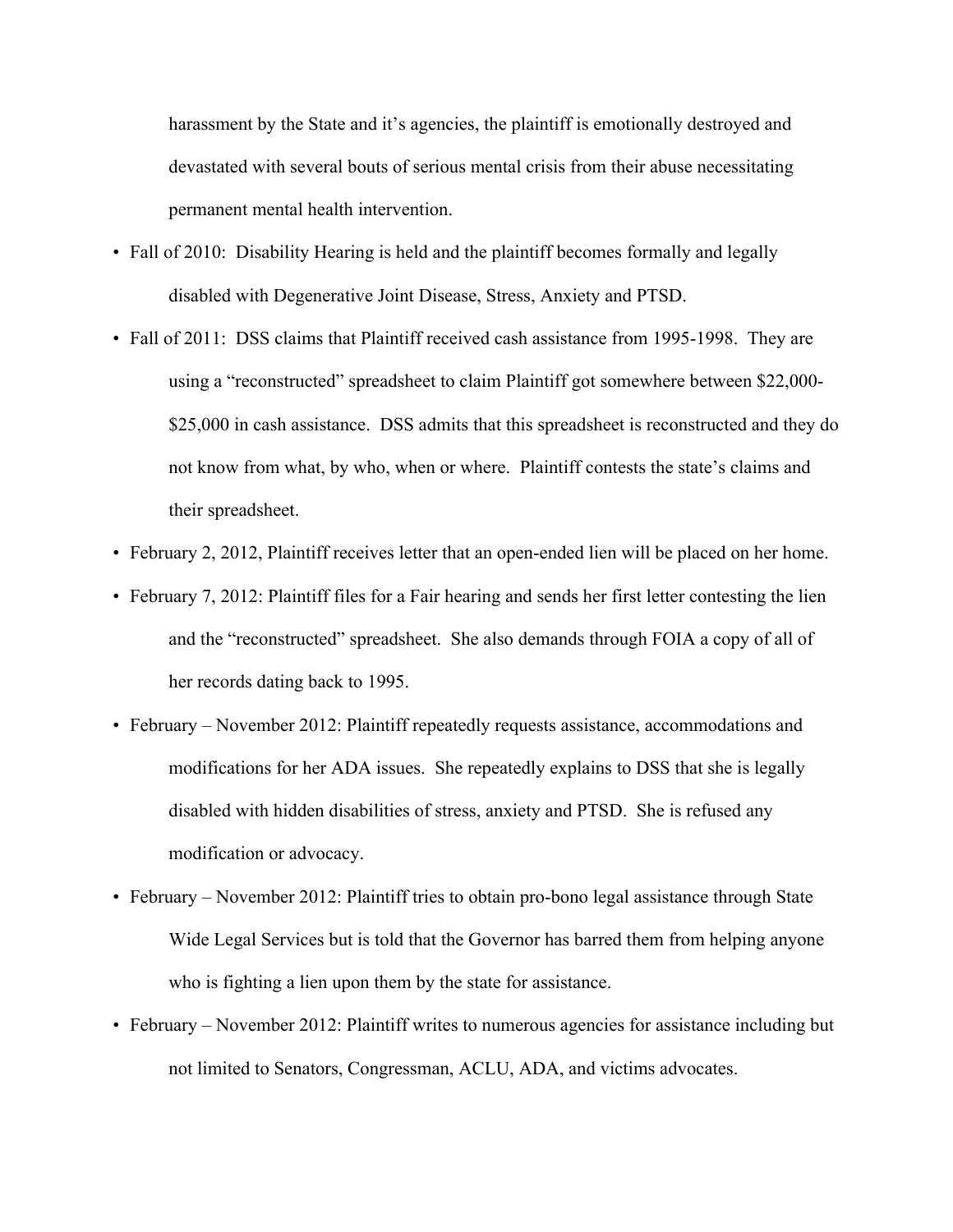- February November 2012: Plaintiff tells DSS that she needs an attorney but cannot afford one but because of her hidden disabilities it will be difficult if not near impossible for her to help herself during the hearing. Plaintiff is told that she does not need an attorney, nor does she need to be an attorney. That this hearing is INFORMAL, and just a chance for her to present her side of the story.
- February 27, 2012, Lien officially placed on the Plaintiff's property with no amount and for past, present and future debt. Essentially, this lien can never be satisfied as there is no amount, nor start or end date. This is an unsubstantiated lien upon her and her property with no authenticity of evidence to back up the state's or DSS's claims other than an admitted reconstructed spreadsheet that no one knows who, what, where or when it was created.
- March 17, 2012, Plaintiff again sends another letter to DSS contesting and disagreeing with the states reconstructed spreadsheet and the lien upon her and her property.
- May 2012: At the same time the lien is placed, Plaintiff was in the process of attempting to apply for a volunteer job with a private agency. This agency ran a background check and per the rules of employment, immediately notified the plaintiff that she was listed on DCF's Abuse and Neglect Registry. This is when the plaintiff and her spouse finally find out why for 15 years, they have been unable to be gainfully employed.
- June 2012: Plaintiffs immediately demands a copy of their DCF files. Once received it is obvious that there was no reason for this placement on the list, as the files clearly indicate there are no substantiated charges and the file notes state the case has been dismissed. The plaintiff and her husband immediately demand their names be removed. Within a month, their names are removed but the damages have been done as the plaintiffs are now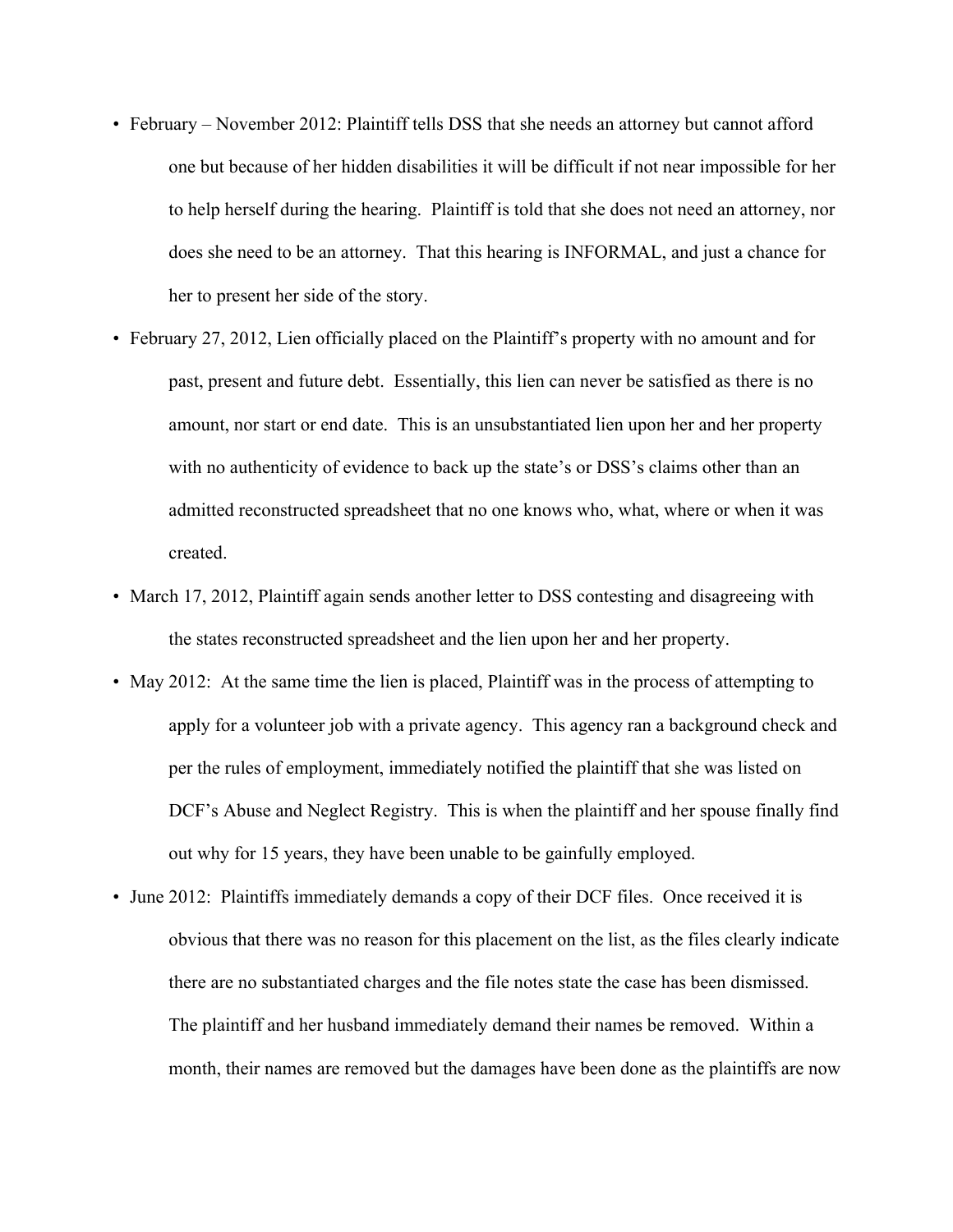into their 50's and have no work history, along with being aged out of the workforce.

- June 22.2012: Plaintiff sends an email and snail mail letter to the Attorney General explaining her situation and asking for assistance.
- July 3, 2012: Plaintiff again sends an email to the AG this time with even more detailed information about her situation and requests assistance.
- July 15, 201w: AG Jepsen replies with a letter stating his office will look into the matter. Plaintiff tries to reach out for follow up but gets no responses to her messages.
- August 2012: Plaintiff continues to file numerous FOIA requests and follow ups to FOIA requests.
- August 2012: It takes about 8 months for the State of CT/DSS to finally admit they cannot produce her records prior to 2010 and that they fear they have been destroyed or lost.
- November 29, 2012: During the Fair Hearing for the lien, the plaintiffs ADA rights,

Constitutional Rights and Civil rights are violated. The fair hearing officer refuses to allow the plaintiff to submit any evidence. During the hearing, the Plaintiff is rudely treated and spoken too. She eventually breaks down into hysterics. Instead of the hearing officer making a modification as early requested and asking if the plaintiff would like to take a break, the hearing officer, instead, shuts down the hearing before the plaintiff can even present her case. The plaintiff has not been allowed to question the state's witness or even contest the spreadsheet on the record. The Fair Hearing Officer tells Plaintiff she can submit all of her evidence via the state's witness who will copy and send it to the Hearing Officer for review. Plaintiff complies with this providing the hearing officer with notebooks of evidence.

• January 15, 2013: Fair Hearing Officer denies Plaintiff's case for lien removal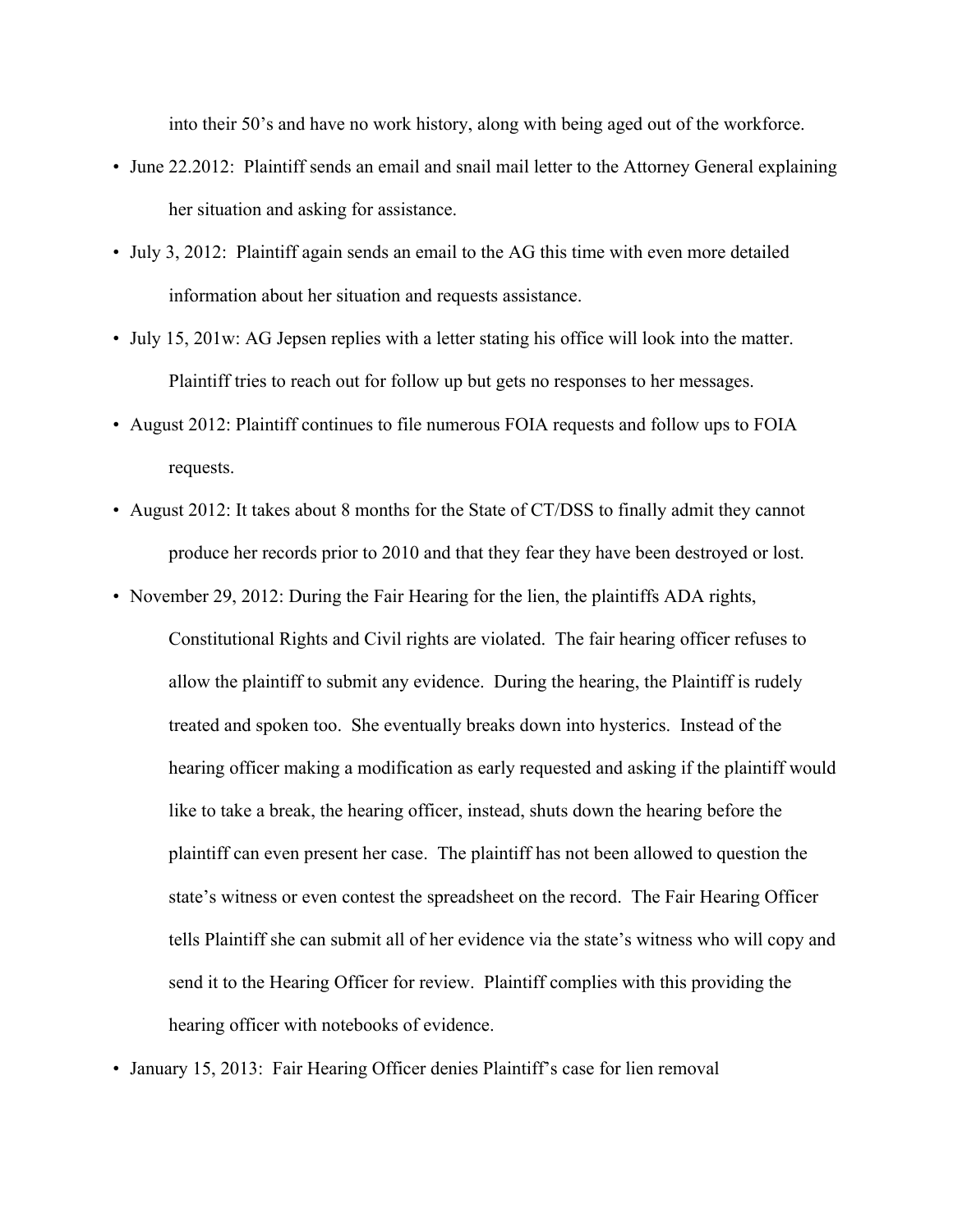- January 18, 2013: Plaintiff knows that she will never get a fair trial but must go through the proper procedure and files a Motion for Reconsideration.
- January 23, 2013: Plaintiff's Motion for Reconsideration is denied.
- February 29, 2013: Plaintiff files an Appeal to Tax and Administrative Court.
- January 15, 2014: After much delay, an Appeal Hearing in the Tax and Administrative Courts is held. During this hearing, the plaintiff is not allowed to present very much and is told that all her evidence is already on the record from the Fair Hearing. But during the hearing, the judge admits that there is no way to tell if the "reconstructed" spreadsheet that the state and DSS are using to claim the plaintiff owes money is valid or whether someone has accidentally pressed a 4 instead of a 1. The Judge also asks the Attorney General what a Fair Hearing is basically like. The AG admits that it is a very informal process and thus does not really follow the rules of a regular court in the presentation or application of rules and objections to evidence.
- March 20, 2014: Memorandum of decision where in Judge Prescott of the Tax and Administrative Court denies the plaintiffs appeal. Reasons given are that Plaintiff never objected to the spreadsheet and that the state's witness can validate the reconstructed spreadsheet. First, the plaintiff was not given the opportunity during the hearing to even present her case so how could she object. Secondly, she did contest and disagree formally with this spreadsheet in two letters dated Feb. 7, 2012 and March 17, 2012. Both of these letters were admitted into evidence by the Plaintiff and then by the AG for the Defendant and the Judge stated that all of this was in the files already. Plaintiff was held to a higher set of standards than all other fair hearing participants. Furthermore, it would be impossible for the state's only witness to validate the spreadsheet when he did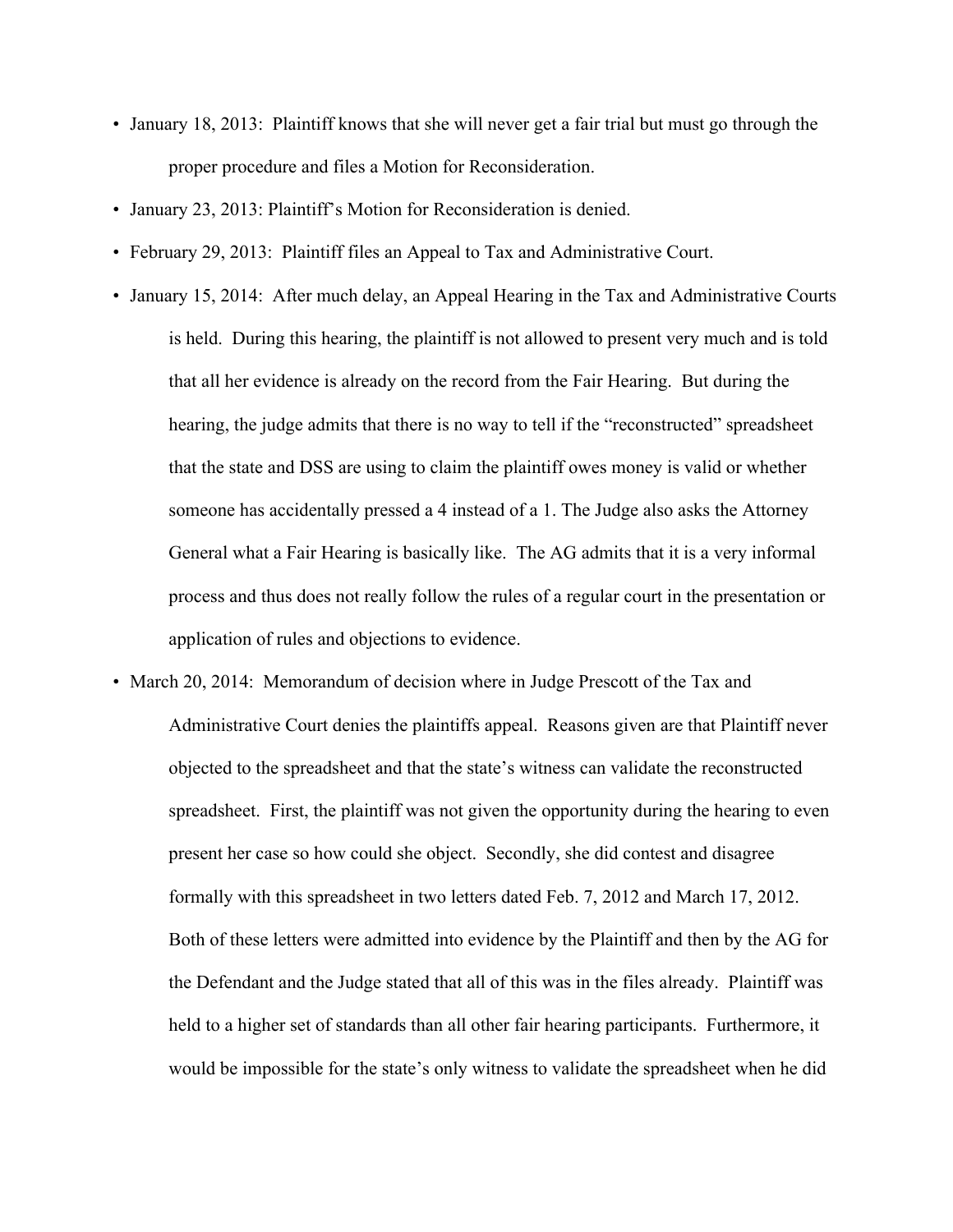not know the plaintiff, was never her case worker, did not know who created the spreadsheet, or how it was created, or when it was created or with what it was created. Furthermore, via the State's own evidence, the Plaintiff's ADA rights were compromised throughout the entire process starting back in 1995. The state's own supposed blank welfare application forms from back in the 1995-1998, were not compliant with federal and state ADA rights of notification on and which were to be complied with by January 26, 1992. That is to say, all federal and state forms must comply with Title II of the ADA and the DOJ's 28 CFR section 35 and 36, that required placement of a notification of ADA rights and how to obtain assistance or information on them. All forms signed from January 1992-2007 when it was finally corrected, are thus invalid and a violation of the constitutional rights of all disabled applicants. See Raymond v. Rowland.

- March 26th-July 15, 2014: Plaintiff files repeated motions for Articulation on Judge Prescott's Memorandum of Decision but are all are denied.
- April 21, 2014: Appellant files Appeal paperwork to the CT Appellate court in Hartford
- May 6, 2014: Appeal accepted and docket number assigned.
- June 25, 2014: Pre-argument Settlement Conference that results in no settlement offer.
- September 19, 2014: Extension of time granted to file brief
- October 29, 2014: Motion for Extension of Time to Re-file revised version of brief granted but Articulation paperwork is claimed to have never been received.
- October 30, 2014, Motion to file the Review Denial of Articulation late is Granted but Relief Denied
- April 6, 2015: Plaintiff tries to appeal her case to the Appellant Court.
- May 2015: Appellant court denies Plaintiffs case. Plaintiff motions for articulation but is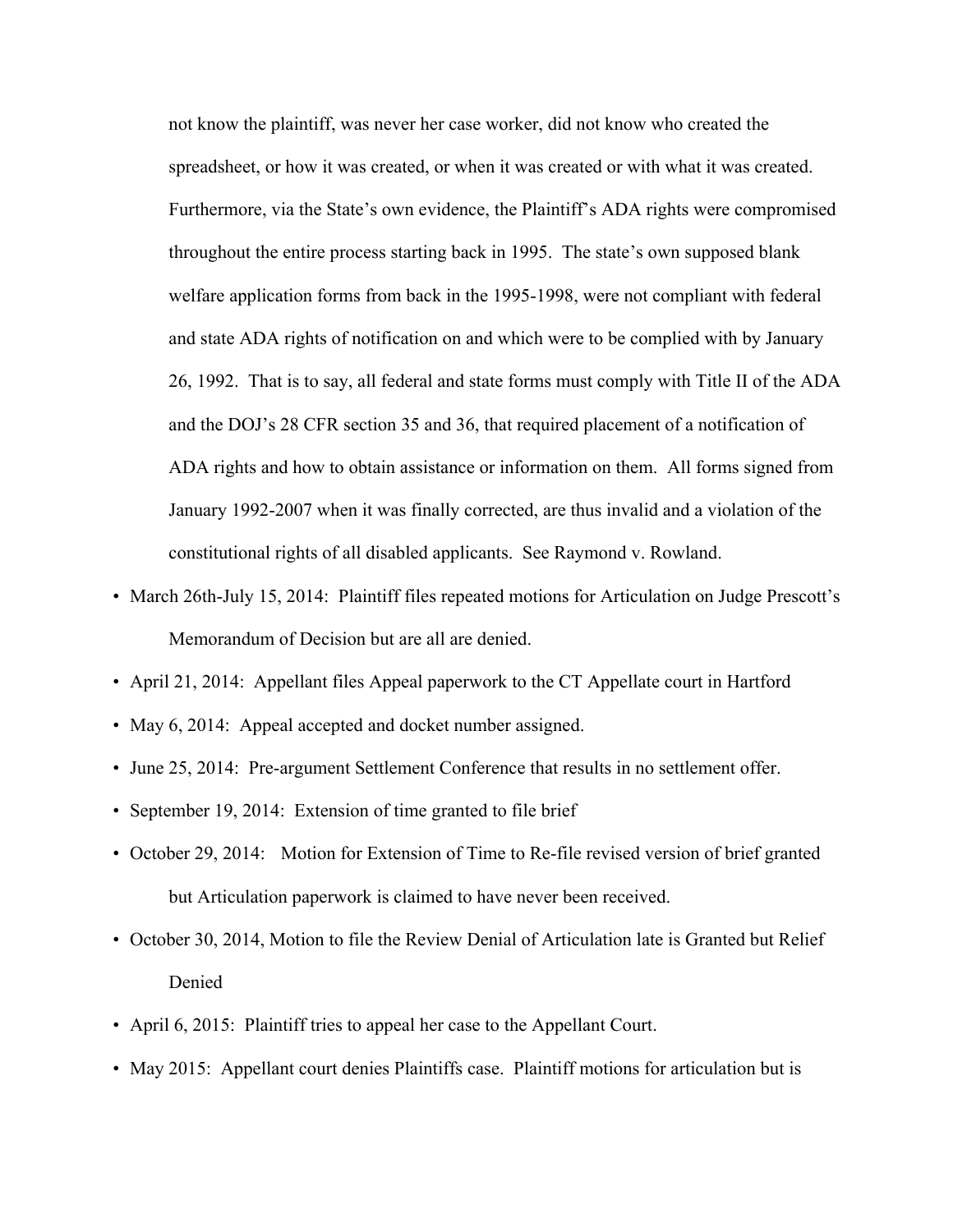denied. Appellant court gives no reasons other than they agree with the lower court.

- August 4, 2015: Plaintiff appeals to the CT Supreme Court but continues to have her constitutional, civil and ADA rights violated.
- October 13, 2015: CT Supreme Court denies Plaintiff's case.
- October 20, 2015: Plaintiff files a complaint in Federal court requesting that the Lien be removed. While a docket number has been assigned, the courts refuse to respond to any of her other motions for Electronic filing, IFP status and so on.
- 01-26-2016: Judge Shea falsely accuses the Plaintiff of abusing the privilege of Electronic Filing. Plaintiff has repeatedly asked for and been denied a Pro-Bono attorney for all of her federal cases against the state of CT, DSS and DCF. Due to Plaintiff's ADA issues, electronic filing status is a necessary modification that is required. In addition, not once since October 2015, when she was given Electronic filing status, was she ever admonished or told that she was over-filing, or miss filing, or abusing the privilege to file electronically. Judge Shea has openly violated the Plaintiff's ADA rights.
- February 2016: Plaintiff discovers that all of the transgressions and violations by the State and its Agencies and Agents related to her lien case are actually Fraud Upon the Courts.
- February 9, 2016: Plaintiff tries to file a Fraud upon the Courts via her electronic filing status for the original Tax and Administrative Appeal Case, but the electronic system wants her to pays \$125. Plaintiff has Informa Pauperis (IFP) Status in her original State Lien Case. Per the instructions of Stephen Goldschmidt, the court clerk, she Motions the court with a new IFP wherein the plaintiff also explains to the courts that under Federal Rule 60(b), Fraud Upon the Courts, she has one year within which to file her Fraud Upon the Courts from the last date of decision. The last decision on her case was October 13, 2015. The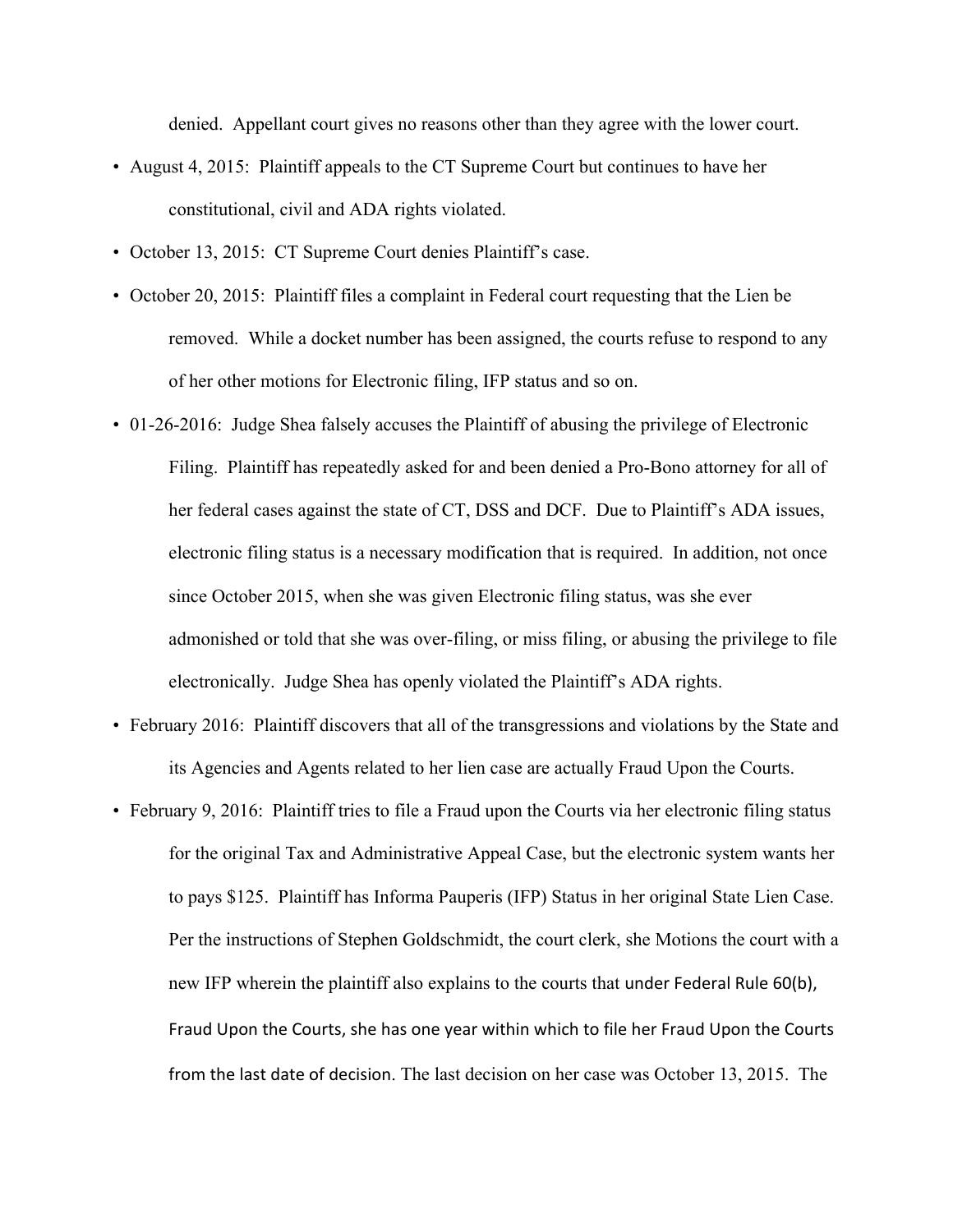judge denies it stating her case is closed.

• February 13, 2016: Plaintiff files a Notice of Fraud Upon the Courts in the Tax and Administrative Court in New Britain despite the Judges Refusal to accept the continuance of her IFP status and legal right to file further on her lien case.

Joan T. Kloth-Zanard Date

 $\mathcal{L}_\text{max}$  , and the contract of the contract of the contract of the contract of the contract of the contract of the contract of the contract of the contract of the contract of the contract of the contract of the contr